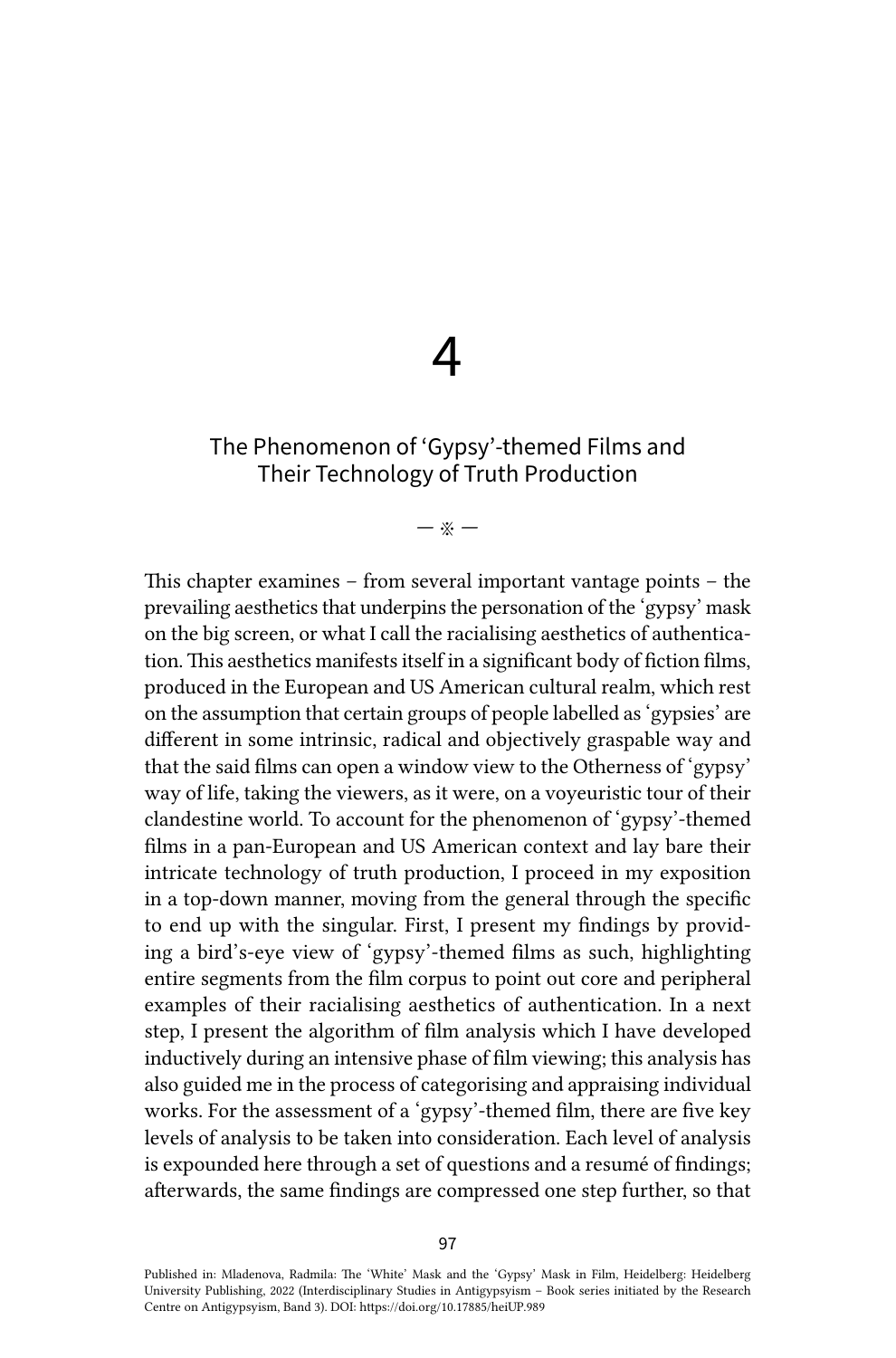The Phenomenon of 'Gypsy'-themed Films

the cinematic technology of truth production is distilled into five basic steps. Following this summary introduction to my research topic, in the next chapters, I proceed by providing a detailed and multi-perspective description of 'gypsy'-themed films and the racialising aesthetics of authentication they typify in view of current film theory, in comparison to blackface minstrel shows, and with regard to the films' content (character portrayal, storyline), form (visual design) and functions (aesthetic, disciplining, carnival, subversive, and socially integrative), applying my analytical lens to a selection of exemplary works and zooming in on paradigmatic sequences. It is important to stress here that each of the following chapters throws light on the subject matter from a new angle, expanding the discussion with a new set of analytical tools and theoretical coordinates. This systematic change of perspective requires in turn that the reader ready herself/himself with a new 'set of eyes' for each new chapter; each subsequent chapter requires a substantial readjustment of the mental lens. As to the film examples, the reader should bear in mind that my analytical focus is directed at one select aspect, so that the analyses cannot and should not be treated as evaluations of the works in their entirety.

## 4.1 The Racialising Aesthetics of Authentication Described as a List of Films

One way of describing the racialising aesthetics of authentication that prevails in the production of 'gypsy'-themed films is by listing a selection of prominent titles, which are presented here in chronological order. The chosen films are further divided into three sub-groups based on how they handle the 'gypsy' theme. Thus, the first group of fiction films, given below, are found at one end of the thematic spectrum: in these films, the focus is placed exclusively on the world of 'gypsies', imagined as a separate, autonomous universe with little or no contact with the given dominant national culture. In other words, these works cut out the world of the 'white' mask from the picture (thus turning a blind eye to the role that the majority society has in creating the larger socio-economic conditions within which the minority is forced to act). The central dramatic conflict is set up within the 'gypsy' universe, while 'white' characters are employed episodically for the sake of contrast and are given peripheral roles. If we are to describe these films in abstract terms, we can say that the mirror-inverted opposition between the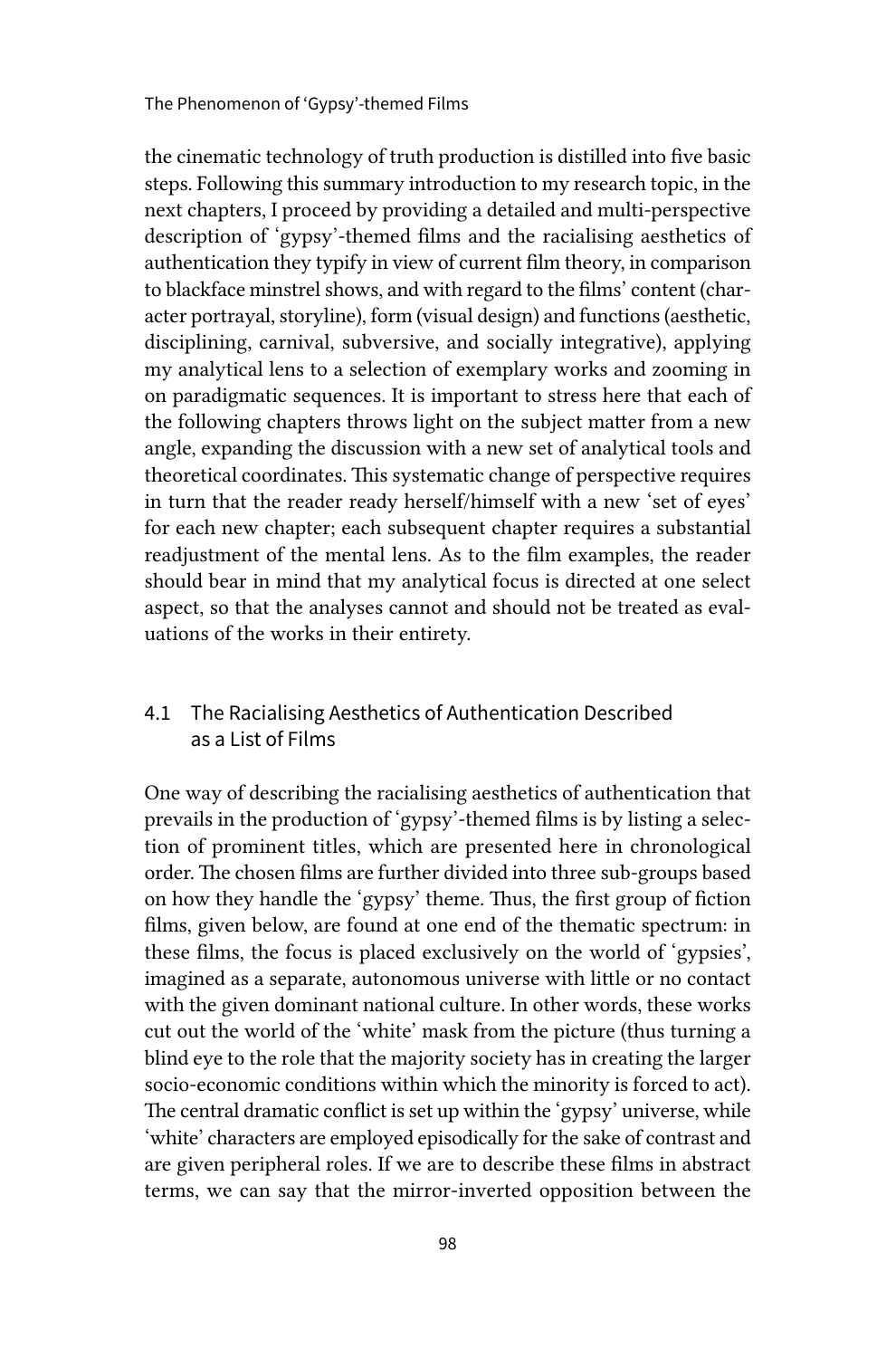'white' mask and the 'gypsy' mask in them, which produces the effect of radical Othering, is communicated by implication. Or, if we resort to optical metaphors to point to the asymmetry of representational power, we can say that these films (re)produce the antigypsy mode of the European gaze:<sup>59</sup>

- *Drama in a Gypsy Camp near Moscow* [*Драма в таборе подмосковных цыган*]. Russia, 1908
- *The Gypsy Charmer* [*Mustalaishurmaaja*]*.* Finland, 1929
- *I am a Gypsy* [*Ich bin ein Zigeuner*]*.* Austria, 1932/33
- *The Last Camp. Gypsies* [*Последний табор*]. Russia, 1935
- *Hot Blood.* USA, 1956
- *I Even Met Happy Gypsies* [*Skupljači perja*]*.* Yugoslavia, 1967
- *Queen of the Gypsies* [*Табор уходит в небо*]*.* USSR, 1975
- *King of the Gypsies.* USA, 1978
- *Angelo, My Love.* USA, 1983
- *Blood Wedding* [*Bodas de sangre*]. Spain, 1983
- *El amor brujo.* Spain, 1986
- *Guardian Angel* [*Анђео чувар/Anđeo čuvar*]*.* Yugoslavia, 1987
- *Time of the Gypsies* [*Дом за вешање/Dom za vešanje*]*.* UK | Italy | Yugoslavia, 1988
- *Gipsy Magic* [*Циганска Магија*]*.* Macedonia, 1997
- *Black Cat, White Cat* [*Crna mačka, beli mačor*]*.* Yugoslavia | France | Germany | Austria | Greece, 1998
- *Gypsy* [*Gitano*]*.* Spain, 2000
- *Roming.* Czech Republic | Romania | Slovakia, 2007
- *A Ciambra.* Italy | Brazil | Germany | France | Sweden | USA, 2017

The second thematic grouping of fiction films comprises works in which the deviant world of the 'gypsies' is, once again, the main source of spectacle, but the central conflict is shifted to one between a 'white' and a 'gypsy' character. In these films, there is an explicit juxtaposition in visual and narrative terms between the 'white' mask and the 'gypsy'

<sup>59</sup> It has to be said that the antigypsy mode of seeing can be prompted not only with regard to representatives of the existing Roma minority but also towards individuals and/or groups of people who occupy, vertically, the lower ranks of the social hierarchy, as well as towards individuals and/or groups of people who occupy, horizontally, the periphery of the European cultural realm, that is, migrants from the East, asylum seekers, refugees and generally everyone who is considered a stranger, an outsider, an intruder.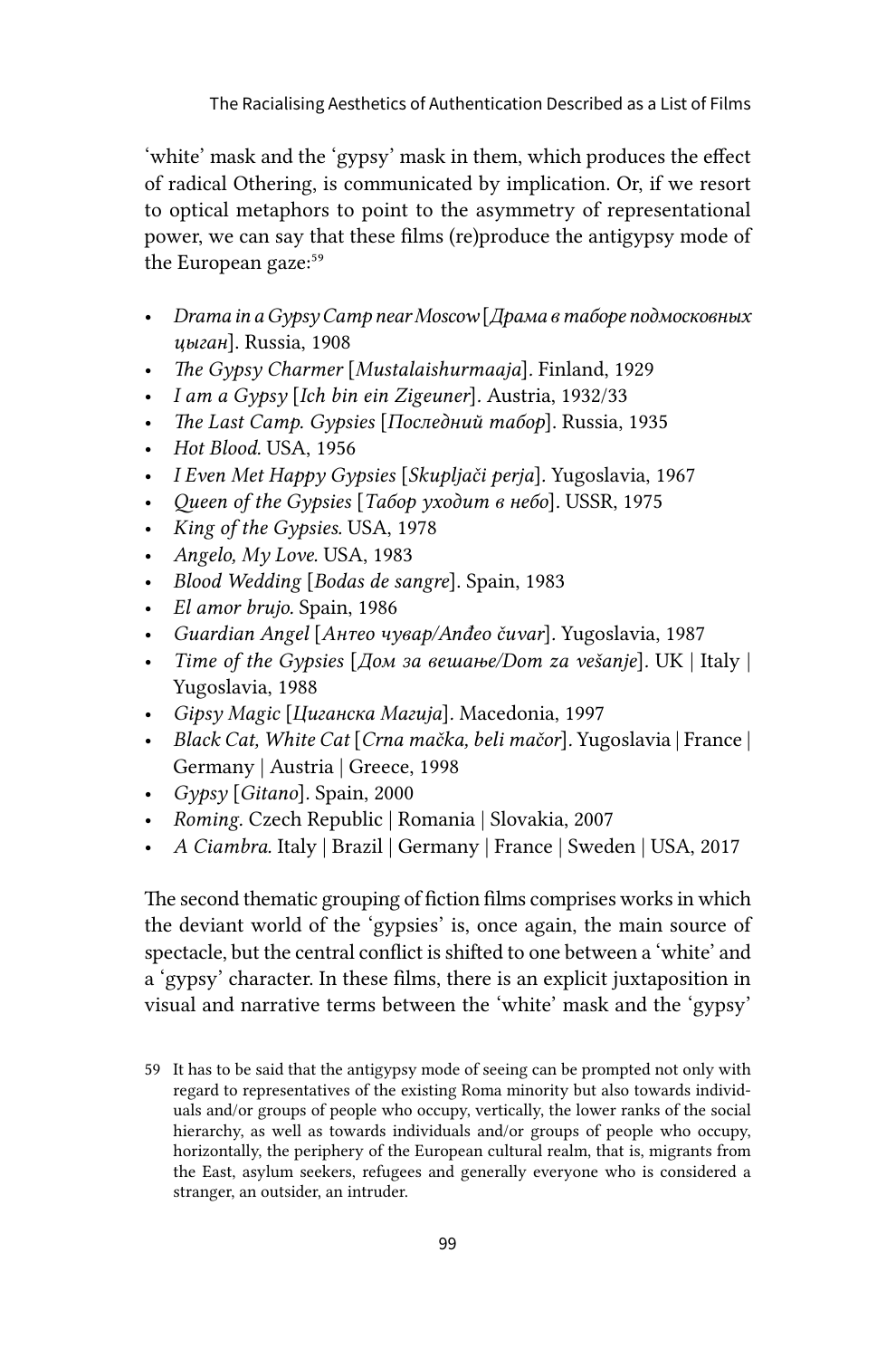mask, as well as the mythic worlds they stand for. The dramatic encounter between these two worlds is purposefully used to affirm the film's overarching 'truth' about 'gypsies', not to expose power inequalities, but to show titillating evidence of alterity, be it symbolic, corporeal, sexual, linguistic, cultural and/or 'ethno-racial'. This ideological subtext is also present in the few cases when the 'gypsy' protagonist posits an exception to the group and is coded with positive qualities. With some variations, 'gypsies' are seen as agents of destruction, of social discord and national disintegration, and, metaphorically or literally, as 'non-white'. The following titles reveal the two modi of the European gaze, its bipolar structure:

- *The Adventures of Dollie*. USA, 1908
- *A Romany Spy* [*Das Mädchen ohne Vaterland*]. Germany, 1912
- *Zigeuneren Raphael*. Denmark, 1914
- *Betta the Gypsy*. UK, 1918
- *Carmen* [*Gypsy Blood: A Love Tale of Old Spain*]. Germany, 1918
- *Gipsy Anne* [*Fante-Anne*]. Norway, 1920
- *The Loves of Carmen*. USA, 1927
- *The Bohemian Girl*. USA, 1936
- *Dark and Bright* [*Morena Clara*]. Spain, 1936 & 1954
- *Carmen de la Triana.* Spain | Germany, 1938
- *Flower of the Tisza* [*Tiszavirág*/*Zwischen Strom und Steppe*], Hungary | Germany, 1939
- *The Vagabond's Waltz* [*Kulkurin valssi*]. Finland, 1941
- *Madonna of the Seven Moons*. UK, 1944
- *Jassy*. UK, 1947
- *The Loves of Carmen*. USA, 1948
- *Drei Birken auf der Heide*/*Junges Blut*. West Germany, 1956
- *Lola, the Coalgirl* [*Lola, la piconera*]. Spain, 1951 and 1969
- *Oh Pain, Little Pain, Pain* [*¡Ay, pena, penita, pena!].* Spain | Mexico, 1953
- *Lowlands* [*Tiefland*]. Germany, 1954
- *The Gypsy and the Gentleman*. UK, 1958
- *And Hope to Die* [*La course du lièvre à travers les champs*]. France, 1972
- *Pink Dreams* [*Ružové sny*]. Czechoslovakia, 1976
- *A Roof* [*Покрив*]. Bulgaria, 1978
- *Das Mädchen vom Hof.* West Germany, 1979
- *Carmen*. Spain, 1983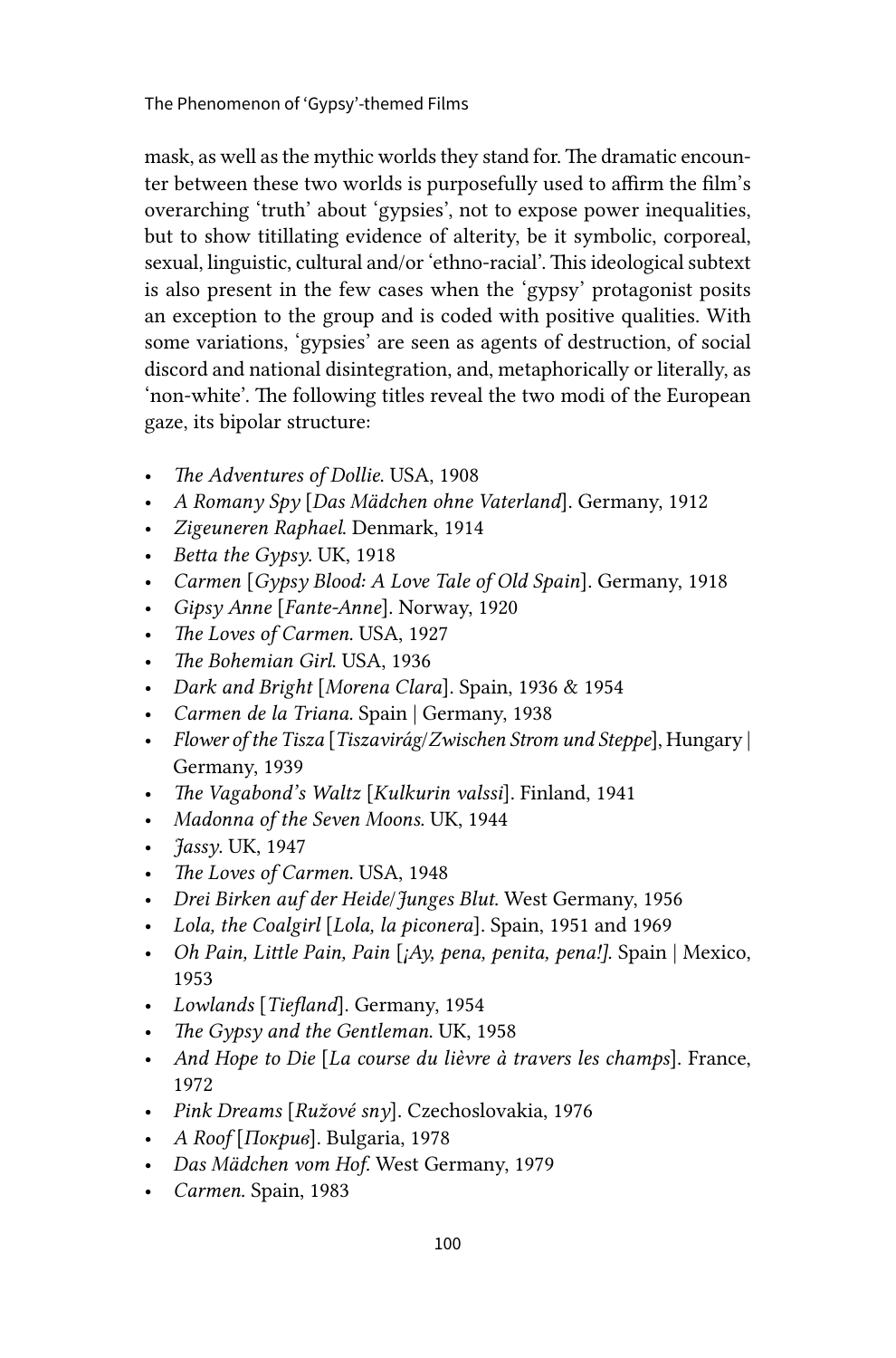The Racialising Aesthetics of Authentication Described as a List of Films

- *Devils, Devils* [*Diabły, diabły*]. Poland, 1991
- *Black Swallow* [*Черната лястовица*]. Bulgaria | France, 1997
- *¡Ja me maaten...!* Spain, 2000
- *The Pilgrimage of Students Peter and Jacob* [*Zpráva o putování studentů Petra a Jakuba*]. Czech Republic, 2000
- *Carmen*. Spain | UK | Italy, 2003
- *Gucha Distant Trumpet* [*Guča*!]. Serbia | Bulgaria | Austria | Germany, 2006
- *Papusza*. Poland, 2013
- *Koštana* [*Коштана*]. (five TV adaptations) | Yugoslavia
- *The Hunchback of Notre-Dame*. (numerous film versions)

As to their topic, the two groupings of films presented so far gravitate towards the one end of the thematic spectrum that, as far as my film corpus is concerned and as outlined in Chapter Two, stretches from the fictional phantasm 'gypsy' to representations of Roma. A distinctive feature of these works is that they contain an element of 'ethno-racial' masquerade and assume a homogenising and a racialising stance; as such they form the core of what I call 'gypsy'-themed films, and represent the main object of my investigation. It is important to specify these works of fiction title by title and critically evaluate each of them for a number of reasons. Some of these films are celebrated for their supposedly truthful depiction of Roma lifestyle, even as veritable ethnographic documents. A number of the listed auteur films attained truly staggering levels of popularity at the time of their release; many of them have been distinguished with prestigious national and international awards, and are even today objects of praise and veneration in professional film circles, as well as in popular culture. Moreover, what is of crucial significance is that most of the 'gypsy'-themed films given here continue to feature in festivals dedicated to Roma arts and culture, forming part of the unwritten canon of works accepted as genuine and inspired. As such, they still have a strong influence on the self-image of Roma, as well as on the work of contemporary filmmakers.

A prominent example from the first list of films is the Mosfilm production *Queen of the Gypsies* (1975, Dir. Emil Loteanu)*.*60 In the *His-*

<sup>60</sup> In his unpublished Master's thesis "Das Bild der Sinti und Roma in ausgesuchten Spielfilmen", Martin Holler works out in detail the antigypsy clichés used in the portrayal of the film's main figures, the horse-thief Zobar and the 'gypsy' *femme fatale* Rada. The German historian demonstrates the film's indebtedness to European literature, tracing lines of influence to Maxim Gorky's debut short story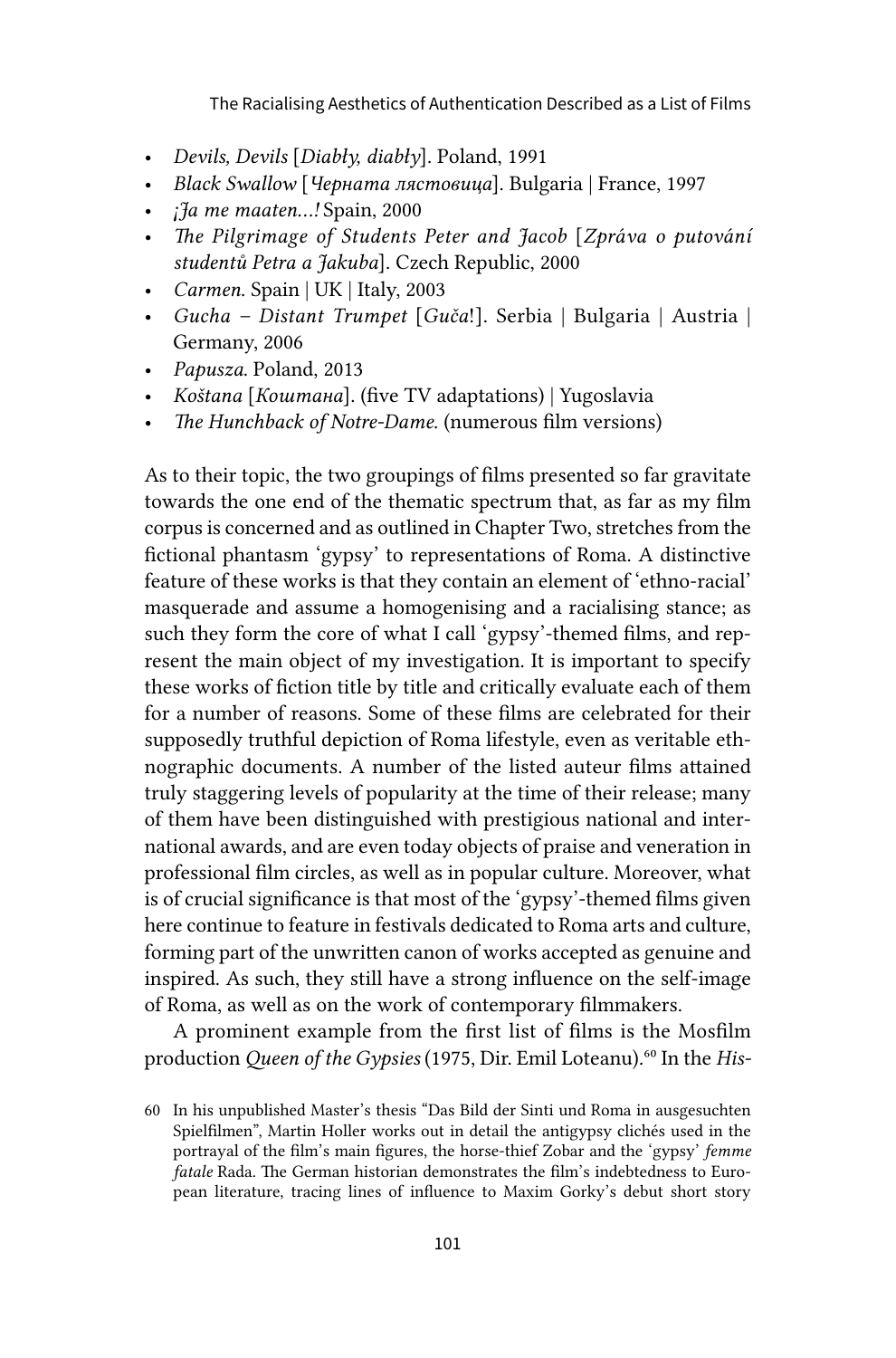The Phenomenon of 'Gypsy'-themed Films

*torical Dictionary of Russian and Soviet Cinema*, the film scholar Peter Rollberg reports that with his second 'gypsy'-themed film, $61$ <sup>the leading</sup> Moldovan director Loteanu landed one of the greatest box-office hits in Soviet cinema and made stars of its leads Svetlana Tomá and Grigore Grigoriu (453). In *Великие советские фильмы. 100 фильмов, ставших легендами* [Great Soviet Films. 100 Films That Became Legends], Ludmila Sokolova states that *Queen of the Gypsies* received nearly thirty international awards, among which San Sebastian's Golden Seashell<sup>62</sup> (1976), as well as special prizes in Belgrade, Panama, Prague and Paris. In 1976, Svetlana Tomá, for whom the role of Rada became "the actress's business card", was declared the best actress of the year by the readers of *Soviet Screen* magazine, and later the Moldovan actress of the century (Sokolova 162–163). Fedor Razzakov provides further details of the phenomenal success of the 'gypsy' theme in Soviet cinema: in the first year of its release, *Queen of the Gypsies* brought in 64.9 million spectators; the film was Soviet cinema's response to the Mexican 'gypsy' melodrama *Yesenia* (1971, Dir. Alfredo Crevenna, Soviet release 1975), a production<sup>63</sup> that has attracted the highest audience for any Soviet

"Makar Chudra" (1892), Alexander Pushkin's Byronic poem *The Gypsies* (1824) and Prosper Mérimée's tale "Carmen" (1845). Holler discusses the ideological subtext of *Queen of the Gypsies* in the context of the Soviet policy of assimilation of the Roma minority; he also makes mention of another 'gypsy'-themed title *The Gypsy* (1967, Dir. E. Matveev), which puts forward the figure of "the new Soviet Rom" (56–66).

- 61 Emil Loteanu's first 'gypsy'-themed film is called *Fiddlers* (*Лаутары*, 1972). Rollberg describes it as "a broad canvas about gypsy life, displaying all of the director's strengths – panoramic landscape compositions, sensual music, and a slow narrative rhythm erupting in sudden acts of violence – but also characteristic weaknesses, most frustratingly a plot structure that falls apart due to Loteanu's overindulgence in beautiful imagery and sound" (416). According to the online database *Энциклопедия отечественного кино. СССР/СНГ* [Encyclopedia of Domestic Film. USSR/CIS], *Fiddlers* received the Grand Prix in Orvieto (1973), a special prize in Naples (1972), the Silver Seashell and two other awards in San Sebastian (1972), and the Silver Siren in Sorrento (1972).
- 62 In a filmed interview, Svetlana Tomá recounts the day of the awards ceremony in San Sebastian. She explains that neither the film's director Emil Loteanu, nor the other lead actor Grigore Grigoriu were permitted by the state authorities to leave the USSR, so she was on her own when receiving the Grand Prix. The film was sold to more than 120 countries, a success that was deemed incredible at the time. Tomá adds that she travelled the world with *Queen of the Gypsies*, visiting 47 countries on all the continents of the globe, where she held the premieres and represented Soviet cinema (DVD bonus material).
- 63 A disambiguation note is necessary here: there are two Mexican films from the 1970s called *Yesenia*. The first is a telenovela (1970, Dir. Fernando Wagner) based on a story by Yolanda Vargas Dulché, "one of the most widely read women writers in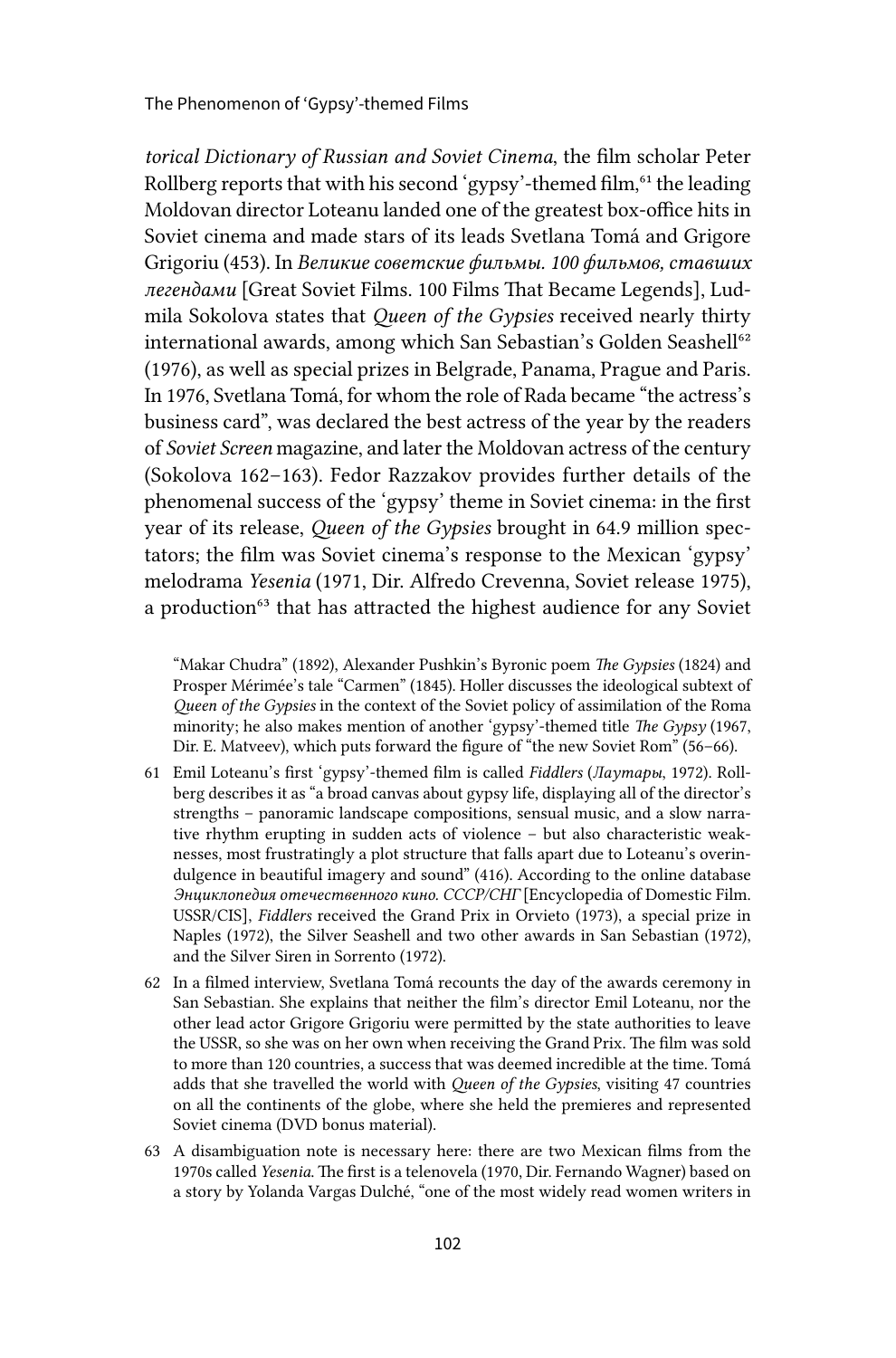or foreign film ever screened in the history of Soviet cinema, with a total of 91.4 million tickets sold. In the second half of the 1970s, Soviet filmmakers embraced the 'gypsy' topic:<sup>64</sup> the director Alexander Blank shot four episodes for a TV series called *Gypsy* in 1979. The series, based on the book by A. Kalinin, topped the record set by *Yesenia*, attracting almost 200 million viewers (1198; see also Rupprecht 86; Kudryavtsev).

This short account of the enormous popularity that has surrounded *Queen of the Gypsies* but also of the lasting impact that the 'gypsy' theme has had on Soviet cinema is not a whimsical digression, but aims at underscoring the success formula that almost invariably accompanies well-executed 'gypsy'-themed films, regardless of their country of provenance. It is notable, first of all, that these productions are, by and large, an extremely popular and commercially lucrative form of entertainment. There are more examples of cult titles to come, which suggests that the basis of the success of 'gypsy'-themed films is in their ability to attract unprecedented audiences on a national and/or international level, to confer and consolidate the star status of their filmmaker and lead cast, and, in some significant cases, to lay the foundations of the tradition of the 'gypsy' genre in the respective national cinema.

Mexico", and starring Fanny Cano (Luna 257). It is a story of "a gypsy woman who abducts a baby girl and is discovered when a suitor recognises the medallion of the girl as that of a rich landowner's daughter" (Beumers 181). The second *Yesenia* is an adaptation of Dulché's story to film (1971, Dir. Alfredo Crevenna) starring Jacqueline Andere. When citing *Yesenia* as the most successful film ever shown in Soviet cinemas, some film scholars mistakenly refer to Wagner's telenovela; however, it is Alfredo Crevenna's film that was shown in Soviet cinemas in 1975.

64 A panoramic view of 'gypsy'-themed films in the Russian language zone is to be found in Edouard Chiline's short but highly informative article "The Celluloid Drom: Romani Images in Russian Cinema". The author presents fifteen titles altogether, dividing them into two categories: one group of films that "almost entirely focus on Russian Gypsies" and a second smaller group of films with "strong Romani subplots or key characters" (35–36). The films then are introduced individually in a discussion that considers their historical context, so that in the end the article offers an enlightening overview to the topic from the silent film era until the late 1990s. Chiline is attentive to the issue of Roma self-representation and accentuates the work of the Roma director Dufunia Vishnevskii: *It's my fault* (*Я виноват*, 1993) and *The Sinful Apostles of Love* (*Грешные апостолы любви*, 1995), praising it as a "remarkable example" (40). Yet his overall film assessment stays at the level of plot synopsis and accepts the alterity argument as valid. With regard to *Queen of the Gypsies*, Chiline writes: "It is considered by many to be one of the finest films ever made about the Roma" (37), supporting, albeit implicitly, this appraisal by saying in the next line that both Loteanu's 'gypsy'-themed films "became sustained box office hits, both within the Soviet Union and internationally, mostly across the Eastern bloc where they were exported and stayed in circulation for years" (37).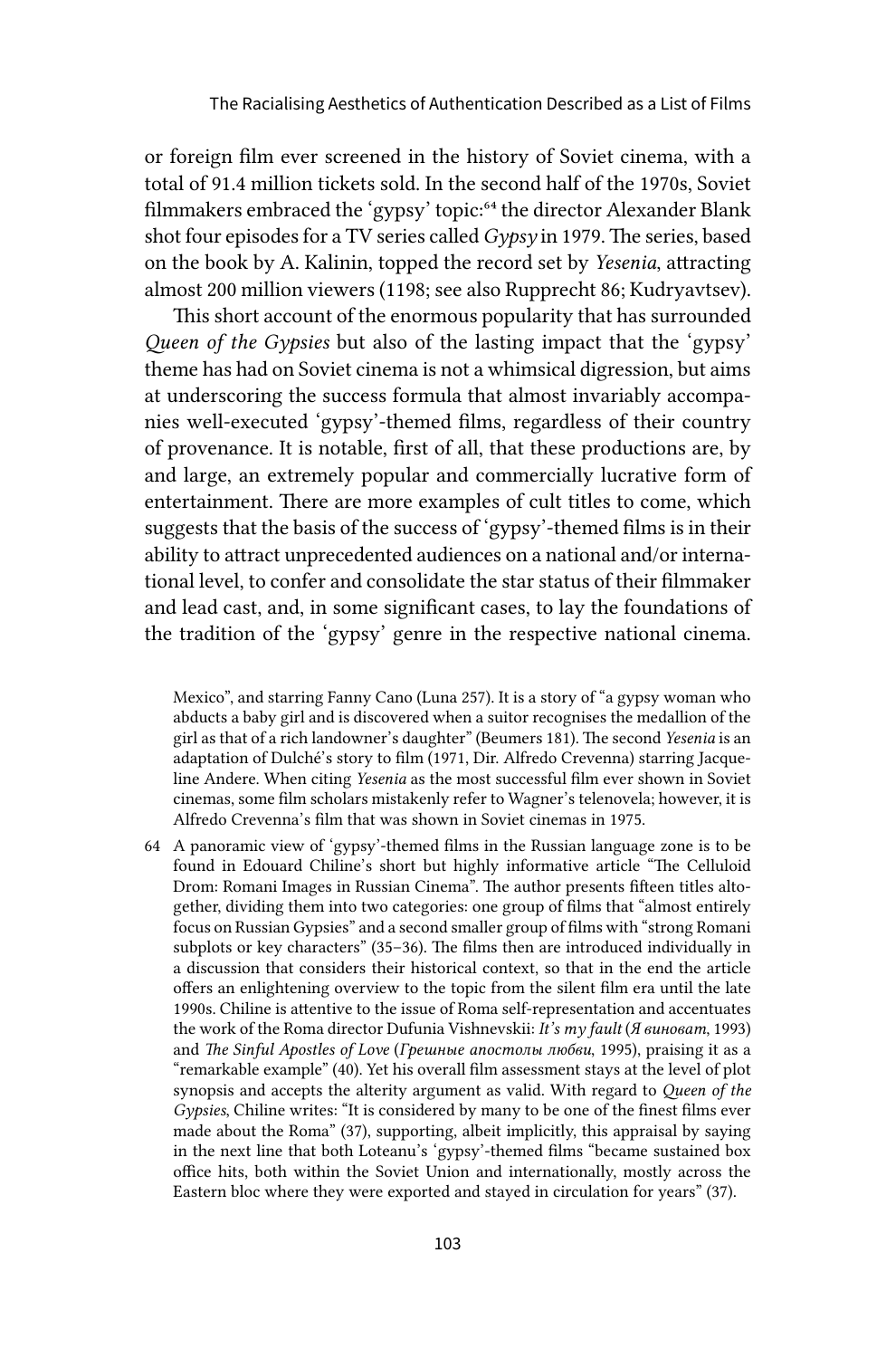Paradoxically, when scholars comment on the significance of these films, in aesthetic, cultural or other terms, they rarely stop to consider the import of the 'gypsy' theme.

Another film example of that order that comes from the second list is *The Vagabond's Waltz* (1941, Dir. Toivo Särkkä). In *Nordic National Cinemas*, the film scholar Tytti Soila describes this elaborate costume drama as "one of the most popular Finnish films ever and a grandiose spectacle" (55). According to Soila, *The Vagabond's Waltz* was the first Finnish film to be seen by over a million spectators, holding its premiere simultaneously at two cinemas in Helsinki. During the first three months of its release, the film was seen by every second inhabitant of the Finnish capital, an estimated 160,000 people. What is more, the film features the two most popular stars of that period; the lead characters are played by "the number one couple of Finnish cinema: Ansa Ikonen and Tauno Palo" (56). The *Historical Dictionary of Scandinavian Cinema* names Särkkä's work as "the second most popular Finnish film ever made" (Sundholm 209). The various entries in the said Dictionary speak not only of the lucrative popularity of the 'gypsy' theme in Finnish cinema but also of its masquerade nature:

Two indigenous minorities have played special part in Finnish cinema: the Romani and Sami people. Both have been used according to the double function of the "other", of being both dangerous and attractive at the same time, hence playing on both the fear and sexual desire that the representations have evoked. This double bind of ethnic representation was already used in Tulio and Vaala's early films, *Mustat silmaet* (*Dark Eyes*, 1929) and *Mustalaishurmaaja* (*The Gypsy Charmer*, 1929). The most legendary portrayal of Romani people in Finnish cinema is the box-office hit *Kulkurin valssi* (*The Vagabond's Waltz*, 1941), with the tall and dark Tauno Palo disguised as a gypsy. (139)

The topic of 'gypsies' was introduced to Finnish cinema by the directorial duo of Teuvo Tulio and Valentin Vaala. Valentin Vaala, deemed one of the most significant filmmakers in the history of Finnish cinema, made his directorial debut in 1929 with the film *Dark Eyes*, where both he and Teuvo Tulio play the leading male 'gypsy' roles. This first feature-length attempt was never widely distributed and reportedly Vaala himself considered it a disappointing failure. Nevertheless, later in the same year, together with Tulio, he partially remade the film as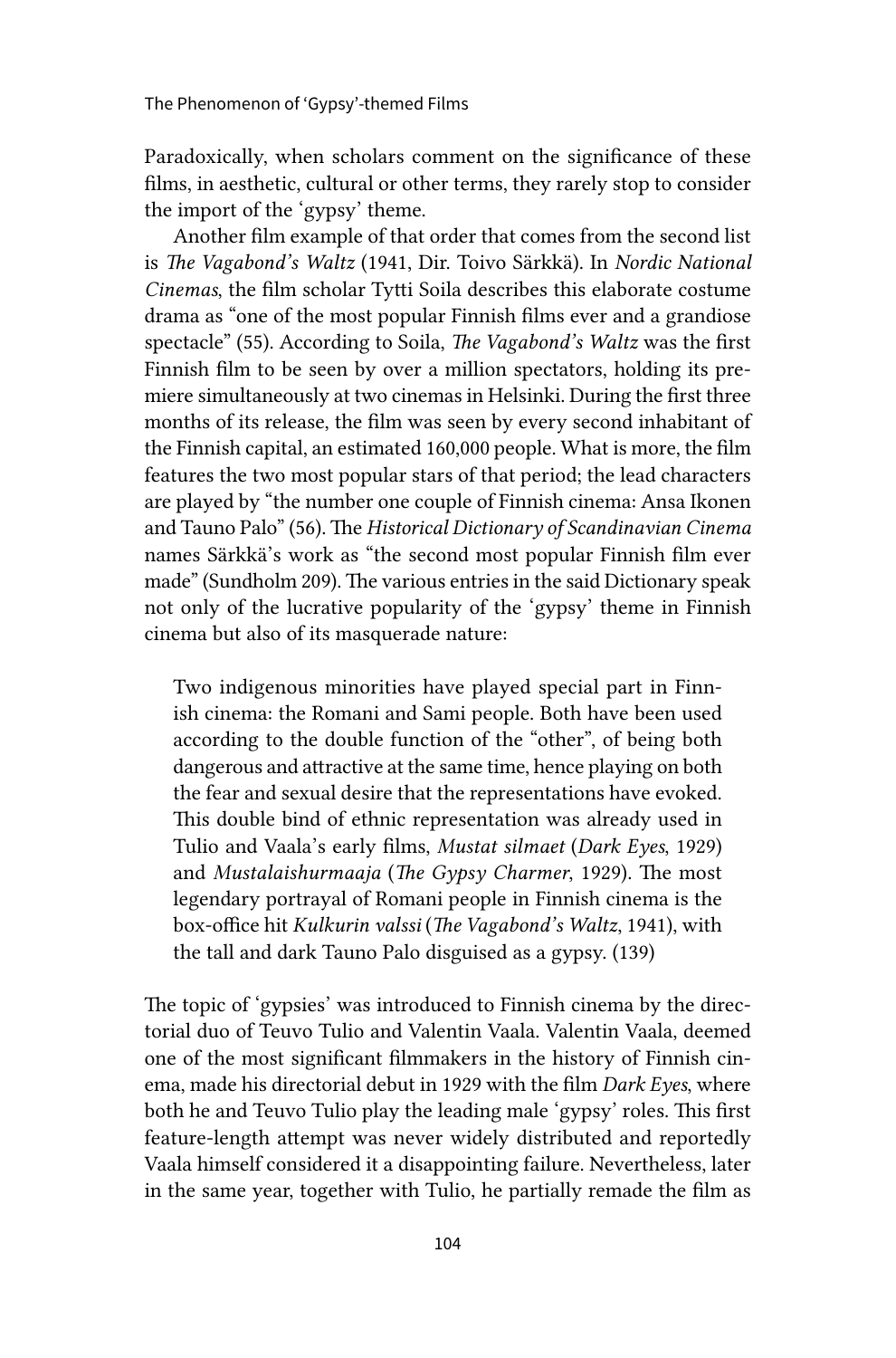*The Gypsy Charmer* for the Fennica-Filmi company and his second attempt not only became a box-office hit but also earned the starring Tulio the nickname "Finland's Valentino". Consequently, shortly afterwards, the 'gypsy' theme became a subgenre of its own, "enabling the eroticization of the male body and the performance of a masquerade, excessive male" (Sundholm 389).

After this short digression, which has presented for our consideration some concrete examples, we can now return to the description of the film corpus, and more specifically to the third and final group of fiction films that handle the 'gypsy' theme. This group of fiction films is the largest in actual number; it encompasses works that make use of 'gypsy' figures in minor roles, invoking the anti-world of 'gypsies' in relatively short sequences, without making it their central point of appeal. These films are marginal to my research and are, therefore, the least represented in the corpus.

- *Jánošík.* Czechoslovakia, 1935
- *Sissi: The Fateful Years of an Empress* [*Sissi Schicksalsjahre einer Kaiserin*]. Austria | 1957
- *Touch of Evil*. USA, 1958
- "The Gypsy." *At Each Kilometer* ["Циганката." *На всеки километър*], Ep. 8. Bulgaria, 1969
- *Chocolat*. UK | USA, 2000
- *Snatch*. UK | USA, 2000
- *Daddy Daycare.* USA, 2003
- *Borat: Cultural Learnings of America for Make Benefit Glorious Nation of Kazakhstan.* UK | USA, 2006

By way of disclaimer, it has to be said that the cinematic works listed in this chapter form a rather unwieldy collection of filmic texts that share a very broad and almost tautological definition: 'gypsy'-themed films are films about imaginary 'gypsy' figures or, put another way, films in which the 'gypsy' mask is staged in truth-claiming modus. However, what makes this collection so unmanageable is the sheer variety of works. Clearly, the films stem from different national cultures as well as from different socio-historical periods. Viewed through the lens of conventional film genres, they happen to span the entire spectrum of genres from musicals, comedies, costume melodramas and dramas, through *noir* and horror films to fantasy and documentary-style fiction films. What is more, many of these films are auteur works, each of them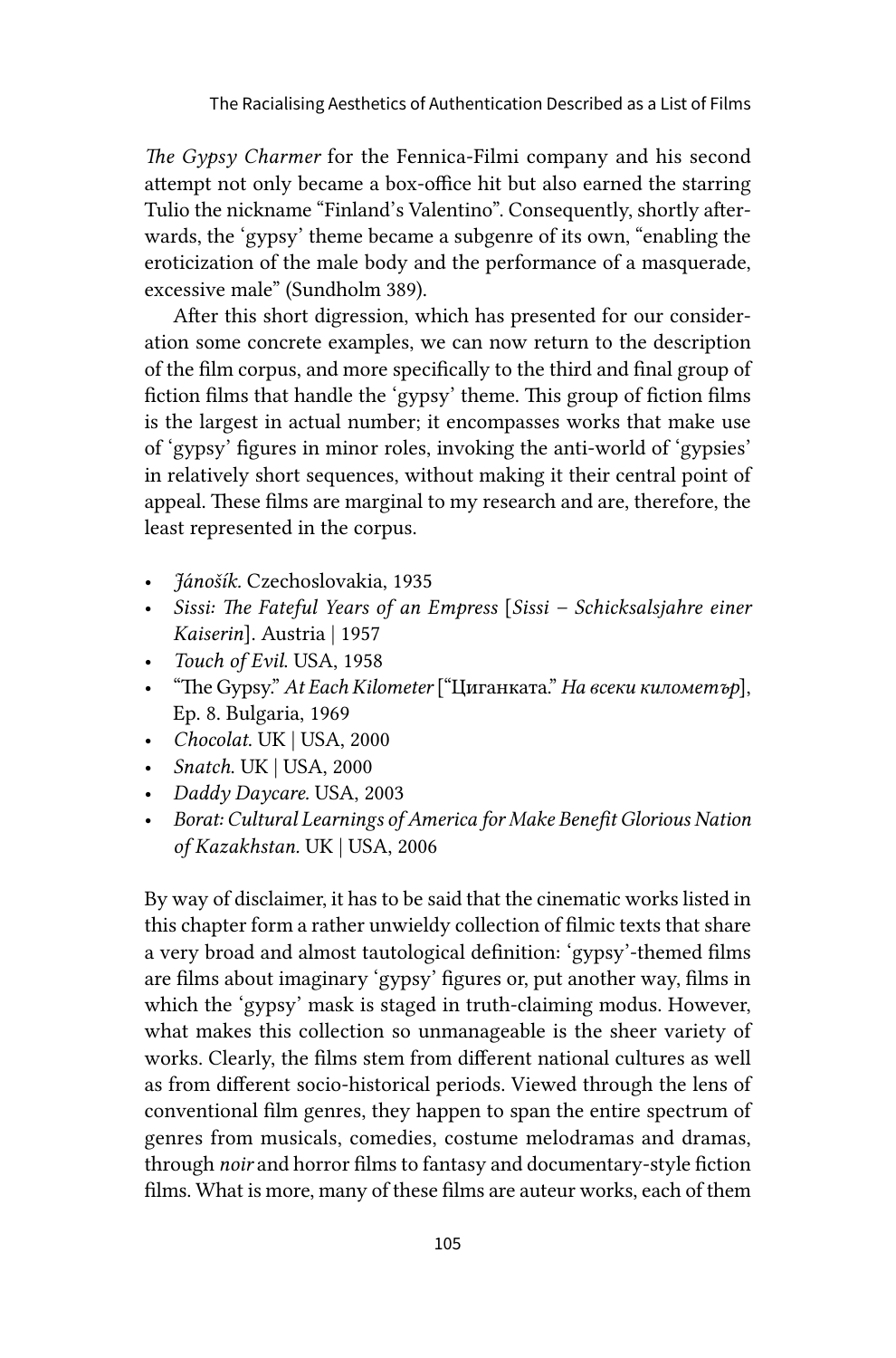creating its own signature vision and symbolic 'gypsy' universe. Understandably, the undertaking to provide an interpretative coordinate system for such a big and disparate number of titles presents a formidable challenge in itself. The challenge arises in particular from the tension between the need to assess the films as autonomous works of art, ones that have originated from a specific socio-historical context, and at the same time remaining faithful to the focal goal of the research, and that is to extrapolate a set of salient characteristics, to identify one or more aesthetic tendencies at work that account – in good measure – for the titles in the film corpus. Inevitably, the resulting coordinate system is bound to appear schematic and will not always do full justice to the complexity of the material. That is to say, the films grouped in the three thematic categories align only to a certain extent with the racialising aesthetics of authentication thus described. As is the case with genre corpuses, there are films which reproduce this aesthetics more fully and faithfully and then there are, obviously, others that are more tangential. In the next chapters, taking a cue from Rick Altman's semantic/syntactic approach to film genre, I describe and catalogue the semantic elements that make up the typical 'gypsy'-themed film, outlining common motifs, personages, character traits and time-spaces, but also lighting set-ups, colour schemes, film sets, etc. At the same time, I consider the structures in which these building blocks are arranged, the meaning-bearing syntax of 'gypsy'-themed films. As a result, my approach should be meticulous enough to dissect the corpus of 'gypsy'-themed films and bring to light the features they share, and yet inclusive enough to acknowledge the unique in each and every artistic work.

# 4.2 Questioning 'Gypsy'-themed Films or the Racialising Aesthetics of Authentication Described as a Technology of Truth Production

The film titles included in my film corpus have been subjected to a series of questions<sup>65</sup> that target the strategies of authentication filmmakers

<sup>65</sup> The analysis proposed here relays the ideas and perspectives developed by Ella Shohat and Robert Stam in their influential book *Unthinking Eurocentrism*. The authors emphasise the need for a nuanced and multi-level analysis of subaltern representations in film and discuss an impressive number of works featuring minority groups from all over the world (cf. 178–219). Yet, interestingly enough, there is not a single mention of 'gypsy'-themed films in their comprehensive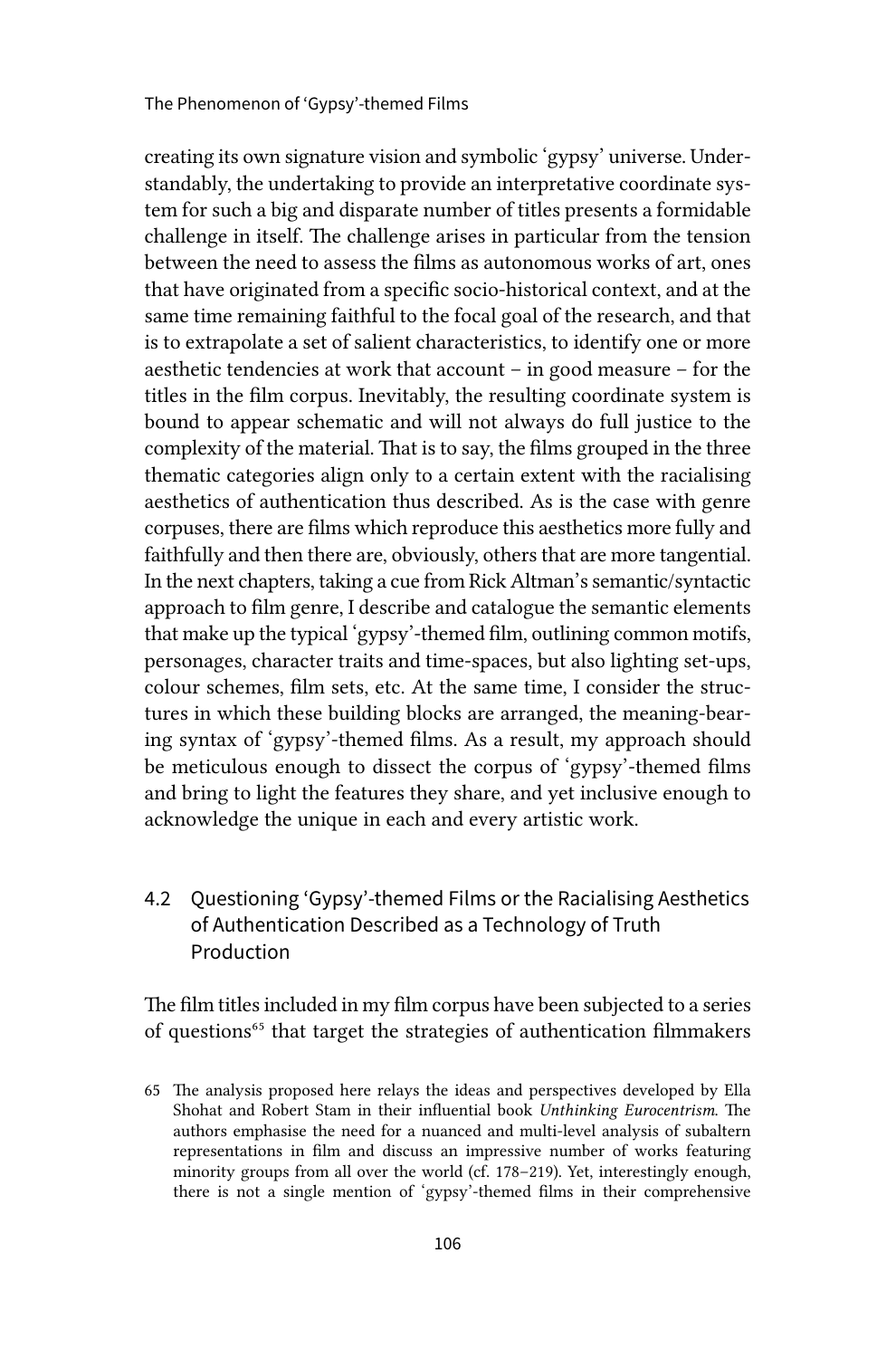avail themselves of when staging the 'gypsy' mask before the camera. The questions crystallised during an intensive phase of film viewing, and as such provide the backbone of a comprehensive methodology for analysis and evaluation of 'gypsy'-themed films. The algorithm of questions highlights five key levels of analysis:

- 1. production set-up;
- 2. content of the 'gypsy' mask character portrayal and plot;
- 3. form of the 'gypsy' mask conventional use of visual tools and devices, such as lighting and camera work, colour themes, costumes and props, casting, music; cinematographic style;
- 4. claim to truth film's visual aesthetics, genre, and self-presentation in paratexts;
- 5. functions of the 'gypsy' mask in the given socio-historical context.

#### 4.2.1 Production Set-up

Questions on the production set-up: Who has power to define the 'truth' about 'gypsies' on the big screen? Who is in a position to decide what their appearance, behaviour, customs and way of life should be, what stories they should participate in, and what qualities they should display as human beings? Who is responsible for the film script? Is the script based on or influenced by other earlier texts or artworks? Who directs the film? Who is behind the camera? Who is in charge of costumes and film set? Who selects the actors? Who is cast in the leading roles? Who is cast as extras?

Summary of findings: The analysis of the production set-up throws light on the radical asymmetry of power between the dominant national culture and the Roma minority when it comes to self-definition and self-representations. In the production of a 'gypsy'-themed film, all decisions concerning script, direction, camerawork and editing, casting, costumes and props, music, etc. are taken by ethno-national ('white') professionals. (As an exception, when discussing the production set-up, I use the term 'white' to denote actual people who relay the perspective of the dominant (national) culture and who are perceived and selfperceive as 'white'.) The script is often based on a literary text (novel,

research, a symptomatic sign that the gypsy phantasm is a blind spot not only for European studies but also for postcolonial studies.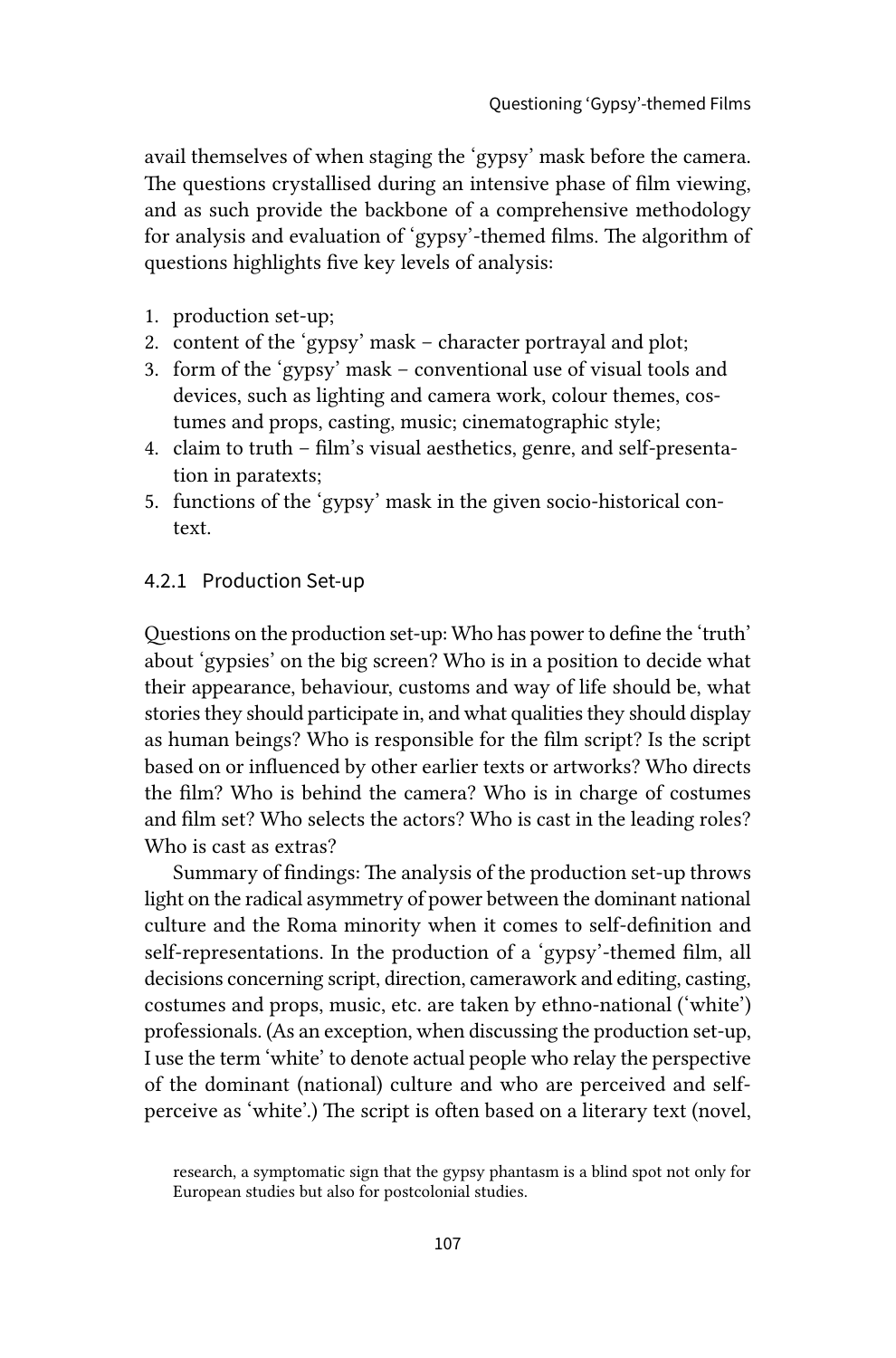short story, theatrical play, poem, etc.) written by a 'white' writer. Often 'gypsy'-themed films are auteur works in which the film director takes charge of more than one aspect of the film work, such as script, editing, music, etc. The leading roles are often given to national or international/Hollywood 'white' celebrities, which makes these films akin to blackface minstrel shows. At the same time, 'gypsy'-themed films often make use of Roma extras, a very widespread authentication strategy, which makes them also akin to ethnological exhibitions or human zoos. In short, these films are produced by 'whites' for the entertainment of 'white' audiences featuring 'white' actors in the lead, frequently aided – for the sake of marketable authenticity – by Roma extras.

For a detailed discussion and film examples, see Chapter Five.

## 4.2.2 Content Analysis of the 'Gypsy' Mask: Character Portrayal and Plot

Questions on character portrayal: How is the 'gypsy' mask coded in the film, in terms of character traits? Is it explicitly or implicitly contrasted to the 'white' mask? What qualities are ascribed directly (through speech acts) or indirectly (through actions and emotional states) to it? What aspects of human existence do these qualities reflect (personal integrity, social and professional integration, parenthood, sexuality, religious belief, language mastery and education, diet, health, and personal hygiene, national affiliation etc.)? What kind of cluster do these qualities form? Is the 'gypsy' figure individualised? Does it have a name and how is it characterised through its name? How is it coded with regard to time (day vs. night/linear vs. circular) and space (light vs. shadow/city vs. forest)?

Questions on plot: What kind of plot is the 'gypsy' figure set in? Is the 'gypsy' figure the main hero in the story, and if so, is there an option for him/her to complete the hero's journey, to transcend his/her limited circumstances and achieve a higher level of individuation? If the plot negotiates the relationship between a 'gypsy' figure and a 'white' figure, a representative of the mainstream culture, does it allow for the possibility of coexistence (a love relationship or marriage)?

Summary of findings: Each of the films listed above constructs its own 'gypsy' world and manufactures its own 'gypsy' mask in explicit or implicit opposition to the 'white' mask. To preserve this element of artistic uniqueness, my analysis refrains from a taxonomic listing of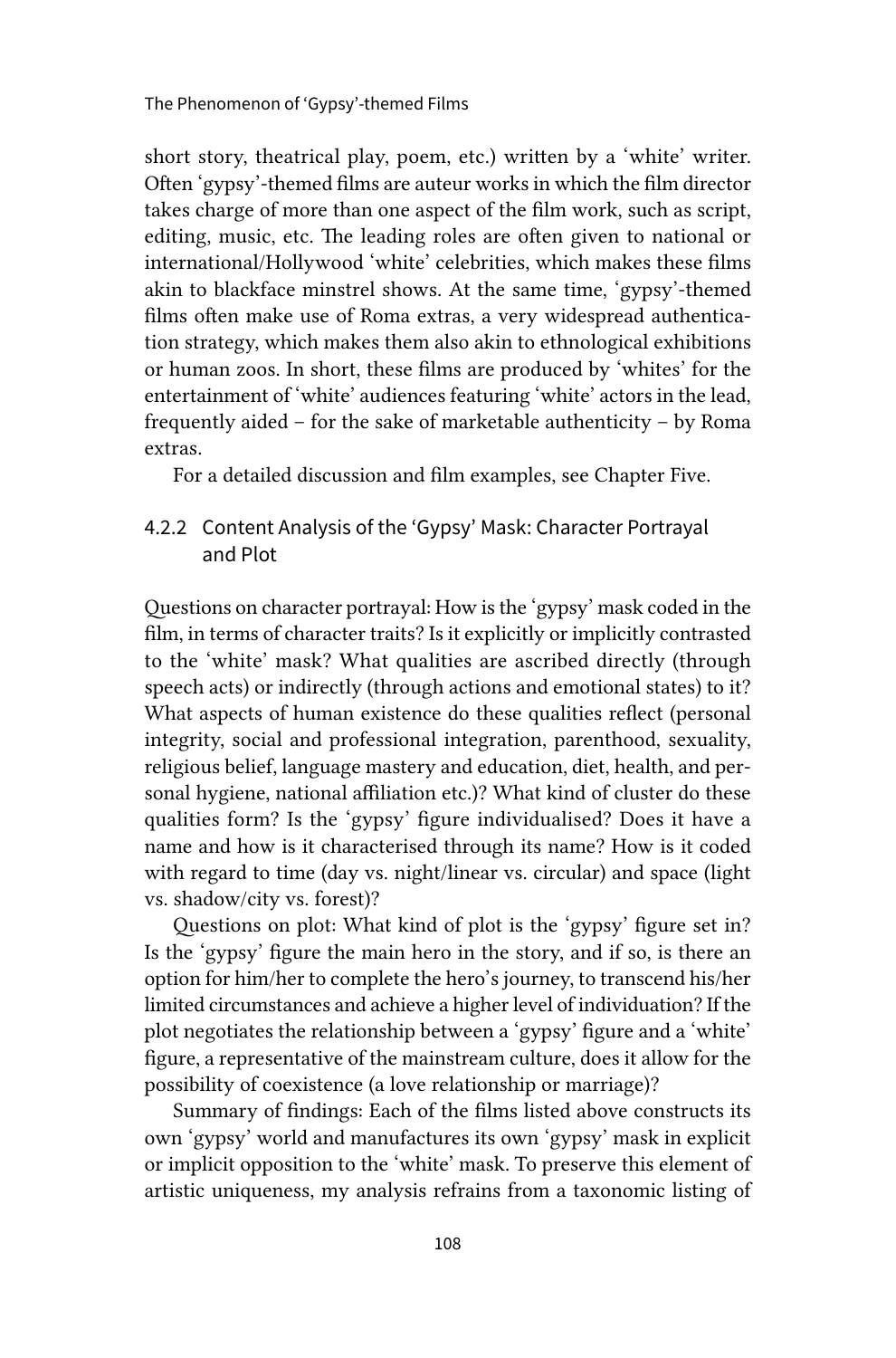'gypsy' stereotypes,<sup>66</sup> but rather aims at abstracting the qualities and values ascribed to the 'gypsy' mask in two model films in the form of keywords (see Chapter Six). Thus, I demonstrate that the 'gypsy' mask has several layers of signification – mythic or symbolic, socio-cultural, religious, 'ethno-racial' – that mutually reinforce each other and are activated *en bloc*. This approach lays bare the plasticity and artificiality of the 'gypsy' mask, offering an explanation as to why almost anything deviant can be ascribed to it. At the same time, it demonstrates its universality, its simple grammar: 'gypsy' signifies either absence or insufficiency of a norm-setting value (e.g. the 'white' mask is coded with the value of 'cleanliness', which is absent in the 'gypsy' mask, the latter being coded with the value of 'dirtiness') or its misapplication (e.g. the 'white' mask is coded with the value 'proper use of language/ good command of one's language', while the 'gypsy' mask is coded with 'improper use of language/substandard command of one's language'). To put it another way, the juxtaposition of the 'white' mask against the 'gypsy' mask foregrounds the question of self-mastery, highlighting the grave consequences of failure, that is, if one fails to have control over oneself in certain areas of life. Put in abstract terms, the 'gypsy' mask is used to stage a cluster of heterogeneous attributes that stand in direct opposition, signifying absence or misapplication, to a set of heterogeneous values associated with the norm-setting 'white' mask.

Set in motion, the 'gypsy' mask enacts the myth $67$  of human selfdestruction. It represents the anti-hero who is unable to complete the hero's journey and who, by failing to take control of his/her own nature, dooms him/herself to perdition. As such, the 'gypsy' mask is auxiliary to the individualised figure of the 'white' hero; its purpose is to deliver a cautionary message, thereby staging the spectacle of failure and/or

<sup>66</sup> For a detailed study of 'gypsy' motifs in literature, see Brittnacher, *Leben*; as to photography, see Reuter, *Bann*.

<sup>67</sup> Here, I use the term 'myth' in the sense elaborated by Lotman: it is a text-engendering mechanism organised according to cyclical time whose function is to create "a picture of the world". Mythological texts recount of events that are "out of time, endlessly repeated, and in this sense, unchangeable" and, thus, provide information about the laws immanent to the world (*Universe* 152). In terms of their structure, myths can be reduced to the following basic series of events: "entry into a closed space – exit from it" (158). Lotman's schematic rendition of mythplots corresponds to Joseph Campbell's description of the monomyth, in which the hero's journey is broken down into six stages but is organised around the same two-step movement: entry into a closed, dark space and return to an open, lit-up space (*Universe* 28–29).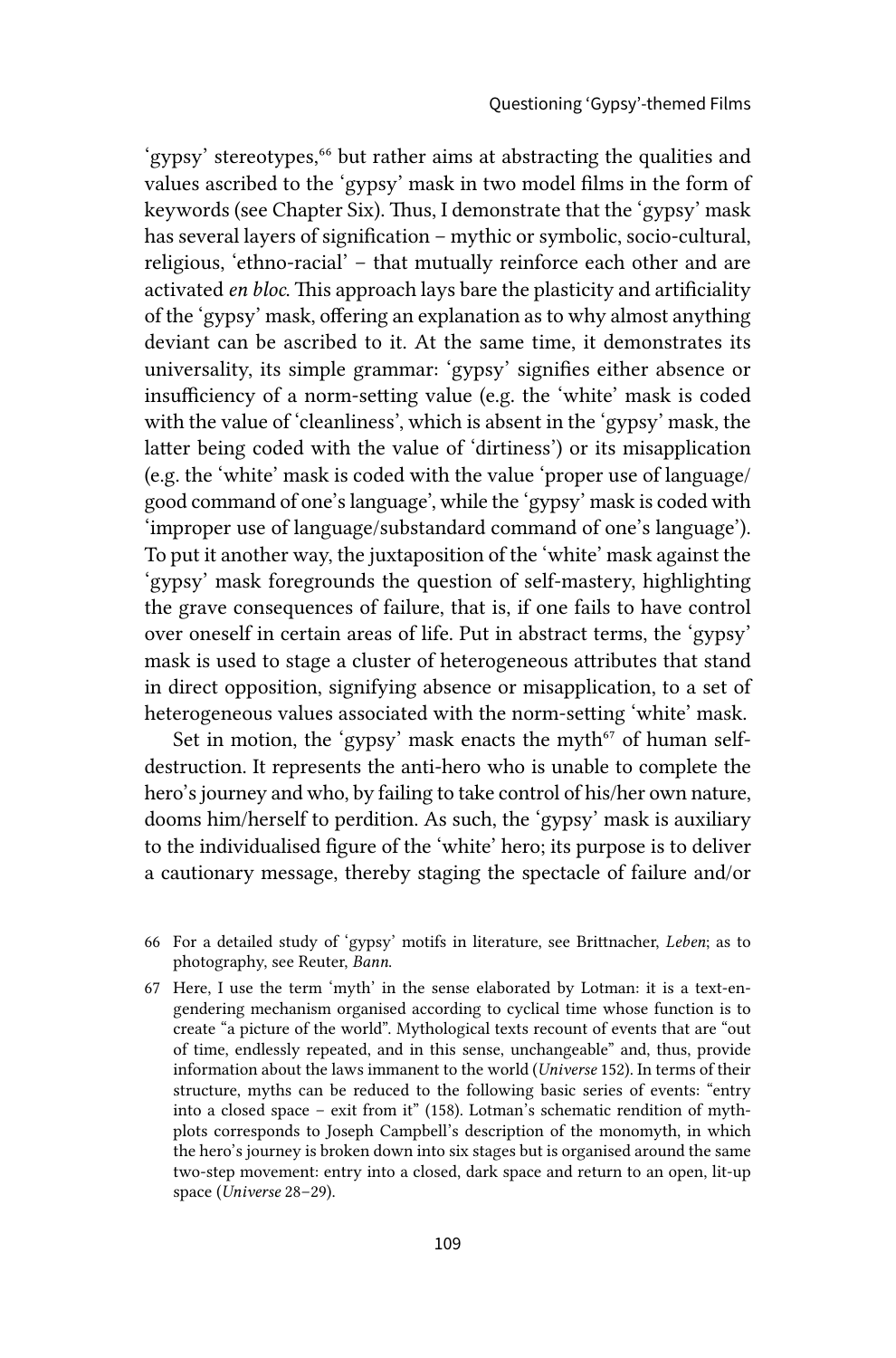punishment. When placed in a leading role, which is what happens in 'gypsy'-themed films, the 'gypsy' mask is at loggerheads with its conventional use. To overcome this contradiction in terms, filmmakers tend to de-individualise and thus to de-centre the lead 'gypsy' character by delineating him/her as a generic figure that epitomises the entire group. The 'gypsy' hero is deprived of elaborate individuality on the level of both character portrayal and plot development. Just as in film *noirs*, this anti-hero is unable to transcend his/her nature/'blood', lifestyle or environment and, in an oneiric state, condemns him/herself to moral defeat and a foreseeable, non-tragic death. Films about the relationship between a 'white' and a 'gypsy' character proclaim such bonds to be impossible, demeaning or even lethal; they often serve as a warning story, for it is the 'gypsy' character who is shown to be the source of (lethal) danger.

For a detailed discussion and film examples, see Chapter Six.

#### 4.2.3 Formal Analysis of the 'Gypsy' Mask

Questions on cinematic conventions and devices: How is the 'gypsy' mask visually characterised in terms of lighting, framing, colour schemes, make-up, hair-grooming, costumes and props? What qualities are ascribed to it? Is it crafted in juxtaposition to the 'white' mask and how? Who is privileged by the use of facial lighting, close-ups and white colour schemes? Who is de-individualised and how? Is the film explicitly intent on constructing social and/or 'ethno-racial' alterity? What aesthetic strategies does it pursue to achieve this goal? How is the 'gypsy' mask coded using editorial and cinematographic style?

Summary of findings: The general tendency is to portray 'gypsy' characters as metaphorically or literally 'non-white'/'black' in a realist style, which often alludes to and borrows from the authority of the ethnographic documentary film genre, reducing the central 'gypsy' heroes to representative figures instead of endowing them with an elaborate individuality. The cinematic tools and devices here are so numerous and diverse that it only makes sense to study their combined use and meaning-generating functions in the context of individual films.

For a detailed discussion and film examples, see Chapter Seven.

#### 4.2.4 Claim to Truth and Authentication Strategies

Questions on genre and self-promotion: How does the film present itself and its relation to the socio-historical world? Does it lay claim to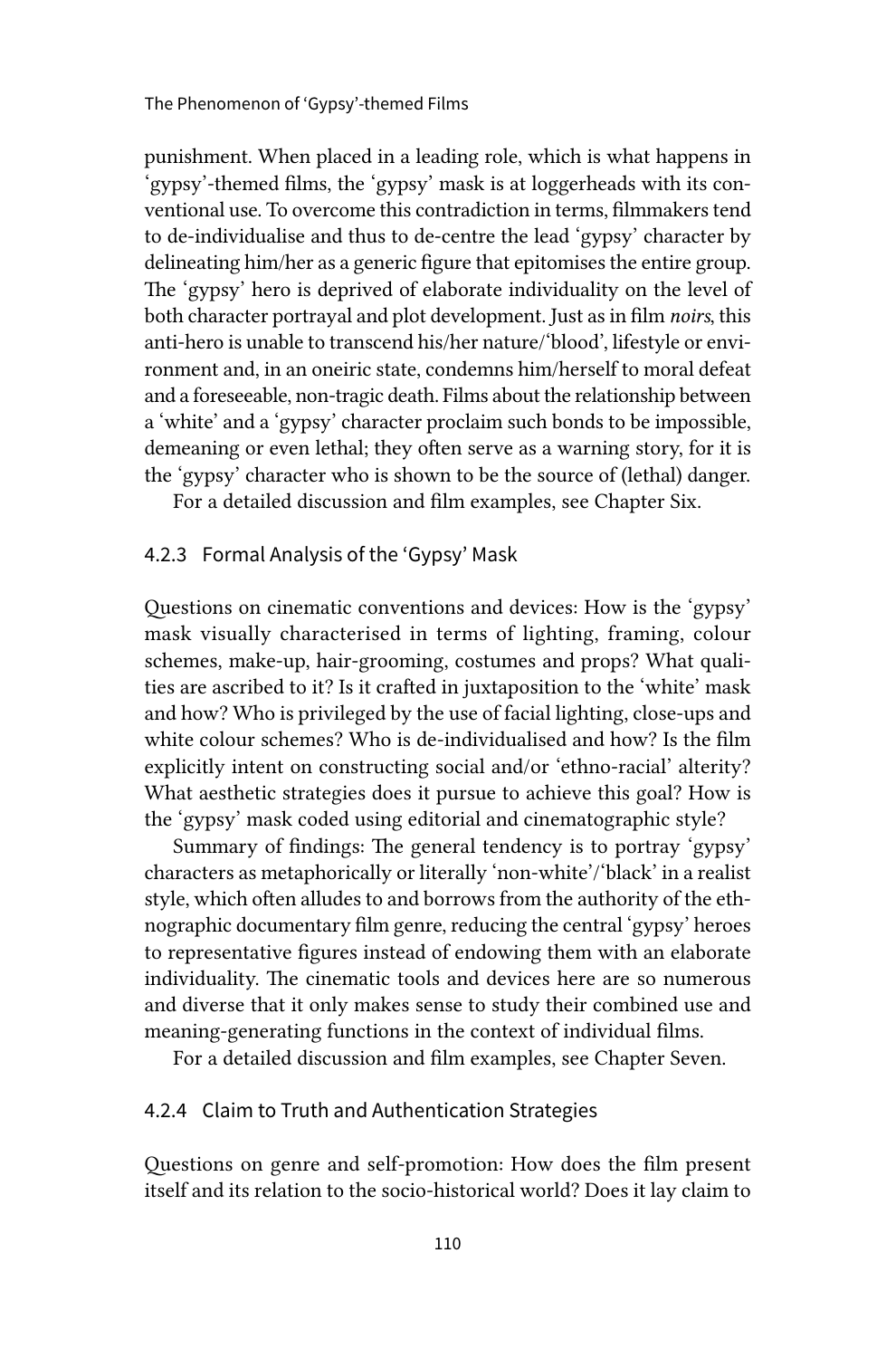authenticity? If so, what aesthetic strategies does the film use to attest to its alleged truthfulness? What elements are deployed to produce an effect of authenticity? How does the effect of authenticity come to bear upon the film's storyworld, on the delineation of its 'gypsy' characters and on its bottom-line message? What paratexts are circulated in support of the film's truth claims?

Summary of findings: The advertised aim of the 'gypsy'-themed films is to reveal the 'truth' about 'gypsies' in general, corroborating the cultural expectation that this European minority is intrinsically, radically and irrevocably different. These fiction films turn 'gypsy' ways and lifestyle into their central point of appeal, creating a muchlauded and just as lucrative authenticity effect through strategic deployment of Roma extras, Romani folklore/Gypsy music, Romani language, costumes, props and setting, etc. Visually, 'gypsy'-themed films are invested in realism as a style,<sup>68</sup> according additional authority to their truth claims by borrowing themes, motifs, stylistic devices and aesthetic techniques from the ethnographic documentary genre. The claim that these films are in a position to reveal the otherwise inaccessible 'truth' about 'gypsies' is also promoted through various paratexts: from DVD blurbs and advertisement posters to making-of films and interviews with the filmmakers.

For a detailed discussion and film examples, see Chapter Eight.

68 The concept of realism is a famously vague, hard-to-pin-down one, associated with a broad spectrum of theoretical definitions, some of which are mutually exclusive, so a disambiguation note is required here. In *Unthinking Eurocentrism*, Shohat and Stam provide an illuminating discussion of the question of realism in filmic representations of subaltern groups, pointing out that the aesthetics of verisimilitude implicitly makes claims to socio-historic truths and is decoded as doing so (cf. 178). In reference to Brecht, the authors are careful to distinguish between realism as a style or a set of conventions used to produce "an illusionistic 'reality effect'" and realism as a goal, also called "progressive realism", the aim of which is to lay bare social hierarchies and hegemonic representations (180). Clearly, in my critique of 'gypsy'-themed films, I have in mind the first notion of realism. In their *Film Theory*, Thomas Elsaesser and Malte Hagener consider the 'classical' cinematic style through the conceptual metaphors of window and frame, pointing out the paradox that a maximum of technique and technology is required to create "the effect of an unmediated view (window)" (19, cf. 14–38). In *Hollywood Lighting*, Patrick Keating details the technical means and codified rules that define classical cinema, further distinguishing between realism of roundedness, of presence, of mood and of realist detail (cf. 5). The psychological "appetite for illusion", another important aspect of pseudo-realism in plastic arts, is addressed in André Bazin's book *What is Cinema?* (11).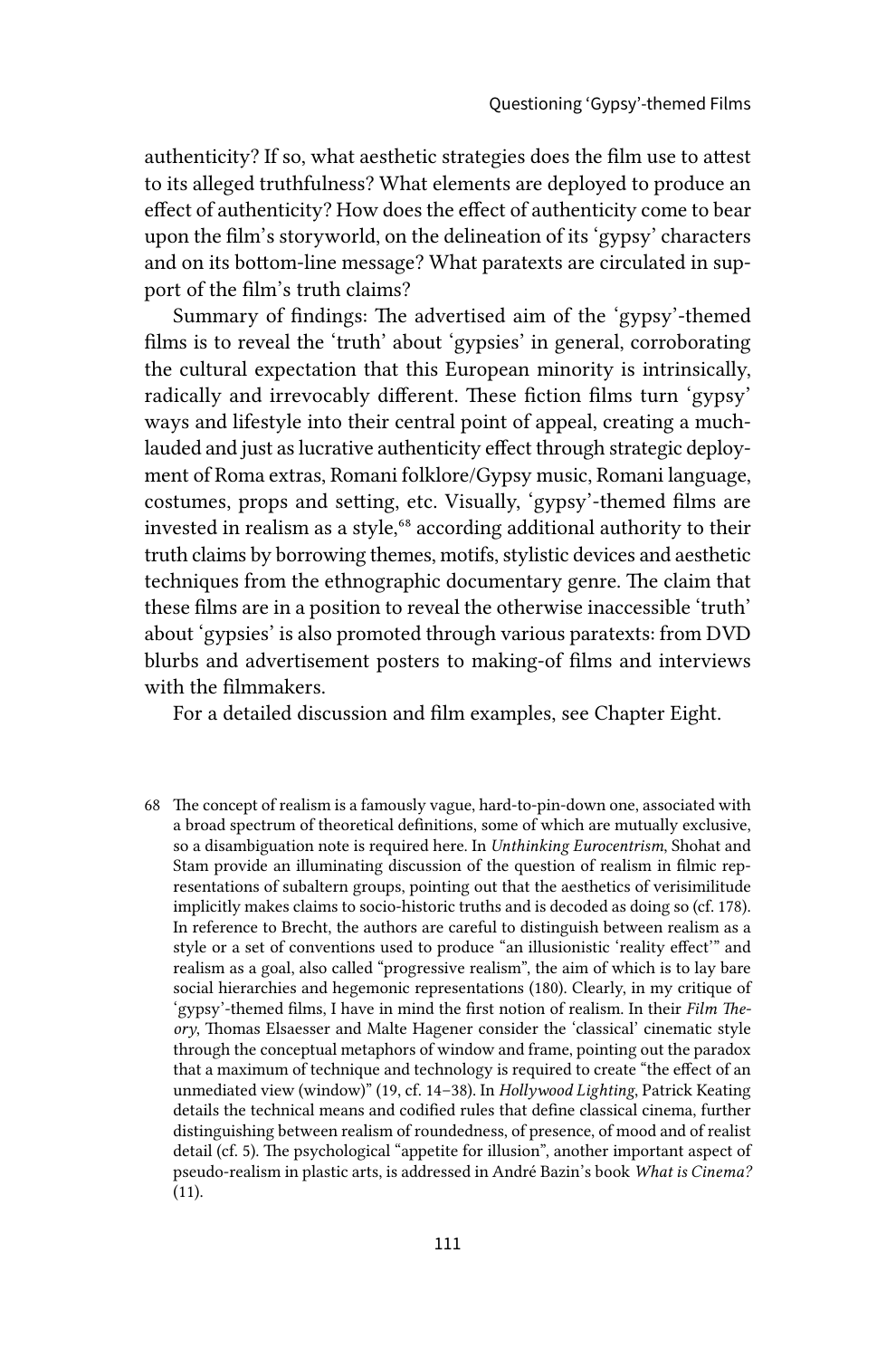#### 4.2.5 Functional Analysis of the 'Gypsy' Mask

Questions on socio-historical context and reception: What is the unstated purpose of staging the 'gypsy' mask in the film? What unspoken needs of the dominant culture are met through the story, what socio-political anxieties are alleviated, and what kind of identity crises are stabilised? What is the reception of the film? Who is praised and who profits directly from its success and who is excluded from the success?

Summary of findings: The staging of the 'gypsy' mask fulfils an array of disparate functions, similar to the ones identified in relation to blackface minstrel shows; we can distinguish between the following five main categories: the aesthetic, disciplining, carnival, subversive and socially integrative functions. The 'gypsy' mask is ubiquitous in film narratives and therefore it can endow figures and stories with a high level of visibility (aesthetic function). The enactment of the 'gypsy' mask, in turn, may be used in a way that stabilises the norm-setting 'white' mask by way of ostracising and punishing deviance (disciplining function); it may be used in a way that enables filmmakers to give vent to pent-up emotions and broach taboo topics (carnival/expressive function); or it may enable them to voice a critical view of the 'white' mask and put forward alternative models of social cohesion (subversive function). The subversive potential of the 'gypsy' figure may also add a measure of self-reflexivity and/or true originality to the film, two aspects of great cultural significance. Just as in blackface minstrel shows, the performance in 'gypsy' mask may have a strong uplifting effect on the professional career of the non-Roma filmmaking crew, elevating the film director and the lead actors – and sometimes even the national cinema they represent – to the first ranks of the international film scene (socially integrative function).

For a brief concluding discussion and film examples, see Chapter Nine.

The panoramic overview of 'gypsy'-themed films provides enough evidence in support of the claim that they represent highly complex artworks with a specific internal structure that sets them apart from other film forms and with a specific role in the dynamics of national cultures. Drawing on the summary description of 'gypsy'-themed films, I can also offer the reader some irony-loaded guidelines to pinpoint once again and in a condensed form the racialising essentialism that lurks behind this aesthetic phenomenon. (Here, the reader should be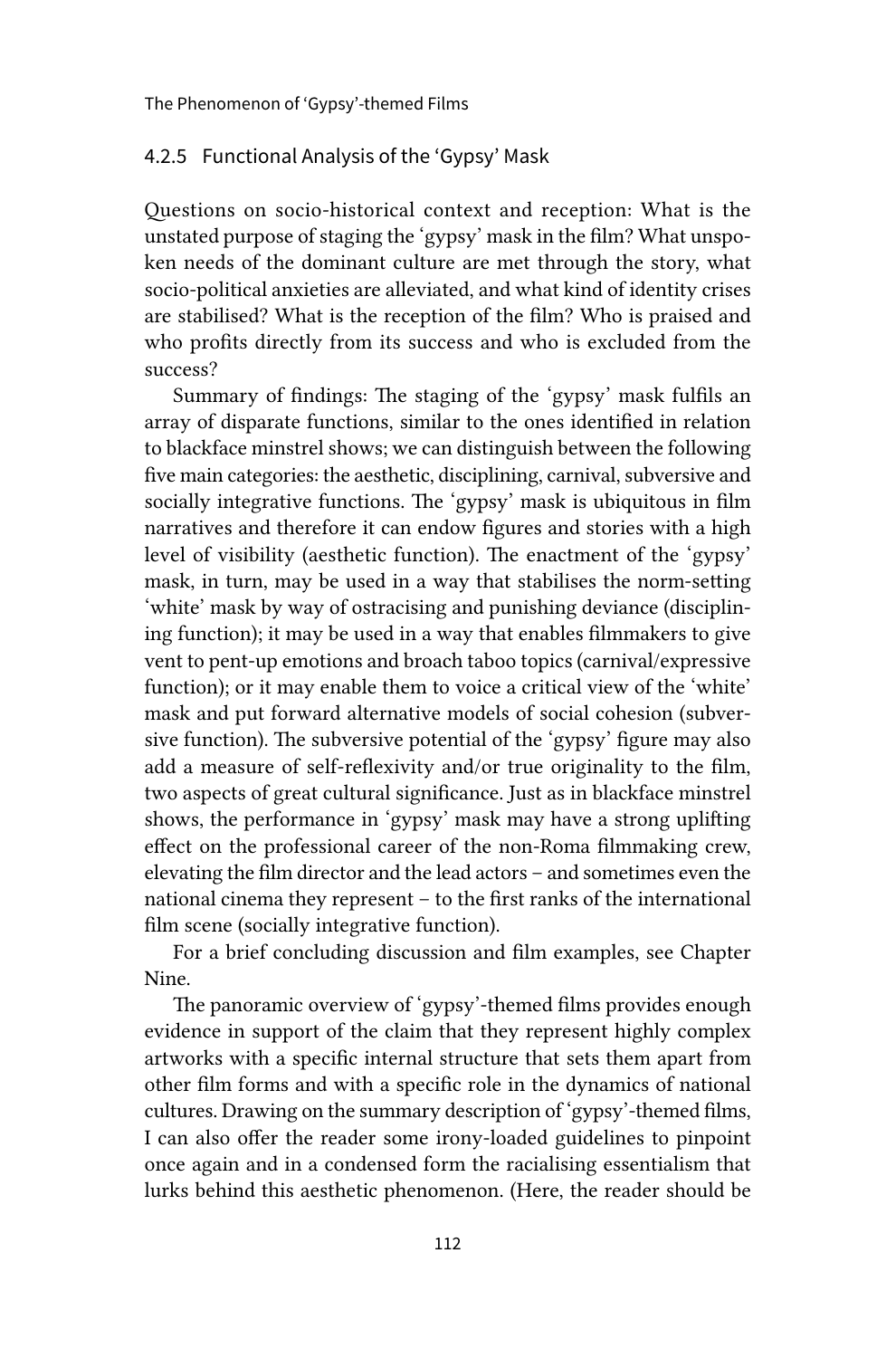reminded that in the context of the production set-up (Step No. 1), the term 'white' is used to denote actual people who relay the perspective of the dominant (national) culture and who are perceived and selfperceive as 'white'.)

4.2.6 How to Produce a 'Gypsy'-themed Film in Five Steps

Step No. 1: Get a team of 'white' filmmaking professionals to script, stage, shoot and produce a film about 'gypsies'. Invite 'white' celebrity actors for the lead roles and, if need be, typecast a crowd of Roma extras. Step No. 2: Shoot an entertaining and simultaneously instructive story that revolves around the demise and punishment of a 'gypsy' hero. Refrain from portraying this anti-hero in a tragic light; make clear instead that 'gypsy' 'blood' and way of life are to blame for his/her undoing. Associate him/her with the oneiric and with the obverse mythic world (night-time, shadow, cyclical time, and forest) to achieve the effect of radical Otherness. If a 'white' character is unwise enough to socialise with the 'gypsy' hero, show their joint downfall. Individualise the 'gypsy' hero only partially; emphasise rather that he/she is a representative figure.

Step No. 3: Visualise the 'gypsy' mask as an embodiment of darkness (= absence of light). Cement this archetypal perception by bringing the 'gypsy' figure into connection with shadow, night, vivid and/or black (costume) colours and 'non-white'/'black' skin colour.

Step No. 4: Stick to the conventions of realist film, mobilising in aid of your truth claims lighting, make-up, costumes, props, Roma extras, and Romani folk music and language. No matter the film genre, include sequences shot as if you were an ethnographer documenting life-cycle rituals (baptism, marriage, funeral) and details from daily life. Make your film's carefully crafted authenticity its main selling point.

Step No. 5: Finally, don't forget that you are using the 'gypsy' mask as a projection surface to address important (political, aesthetic, ethical, etc.) questions that are relevant to the national majority but cannot be raised in public. All art requires courage and so does filmmaking!

Described in an ironically distanced way, the formula outlining the conception, production and self-presentation of 'gypsy'-themed films may elicit laughter, but this formula – which is intrinsically antigypsy – constitutes the norm in filmmaking and is extolled by scholars and experts in all earnestness. I want to conclude my overview of 'gypsy'-themed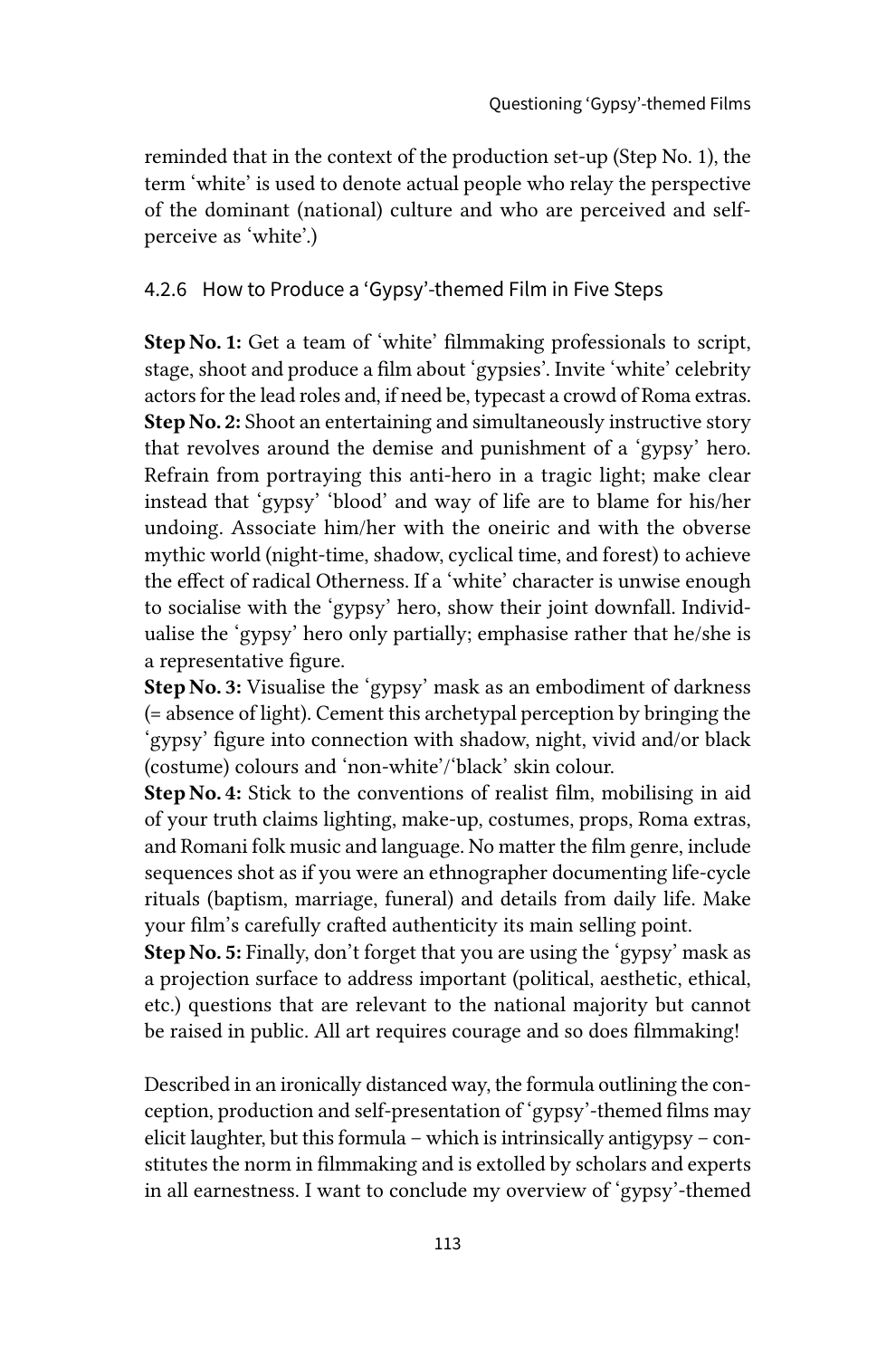The Phenomenon of 'Gypsy'-themed Films



Fig. 17. Screenshot from the website of the Harvard Film Archive. Film Series/Events. *Nicholas Ray: Hollywood's Last Romantic*. Short announcement of his film *Hot Blood* (1956). Web. 24 Apr 2020.

films with one highly illustrative example taken from the website of the Harvard Film Archive that bespeaks the normality of antigypsy representations on the big screen. In 2010, a retrospective of Nicholas Ray's work organised by the Harvard Film Archive had the following film announcement in its official programme (Fig. 17):

*Hot Blood* Directed by Nicholas Ray. With Jane Russell, Cornel Wilde, Luther Adler. US, 1956, 35mm, color, 85 min. Print source: Warner Bros.

Although inspired by careful research conducted by his first wife, the journalist Jean Evans, Ray's rarely screened exploration of gypsy culture is more fever dream than documentary, replete with saturated colors and hallucinatory dance sequences. The story of a community pushed to the far outskirts of society and a hero who attempts to assimilate into the "straight" world, *Hot Blood* bends its ethnographic impulse around Ray's deep empathy for outsider culture, creating a unique cultural document that revels in day to day details of gypsy life while simultaneously rendering them strange and exotic.